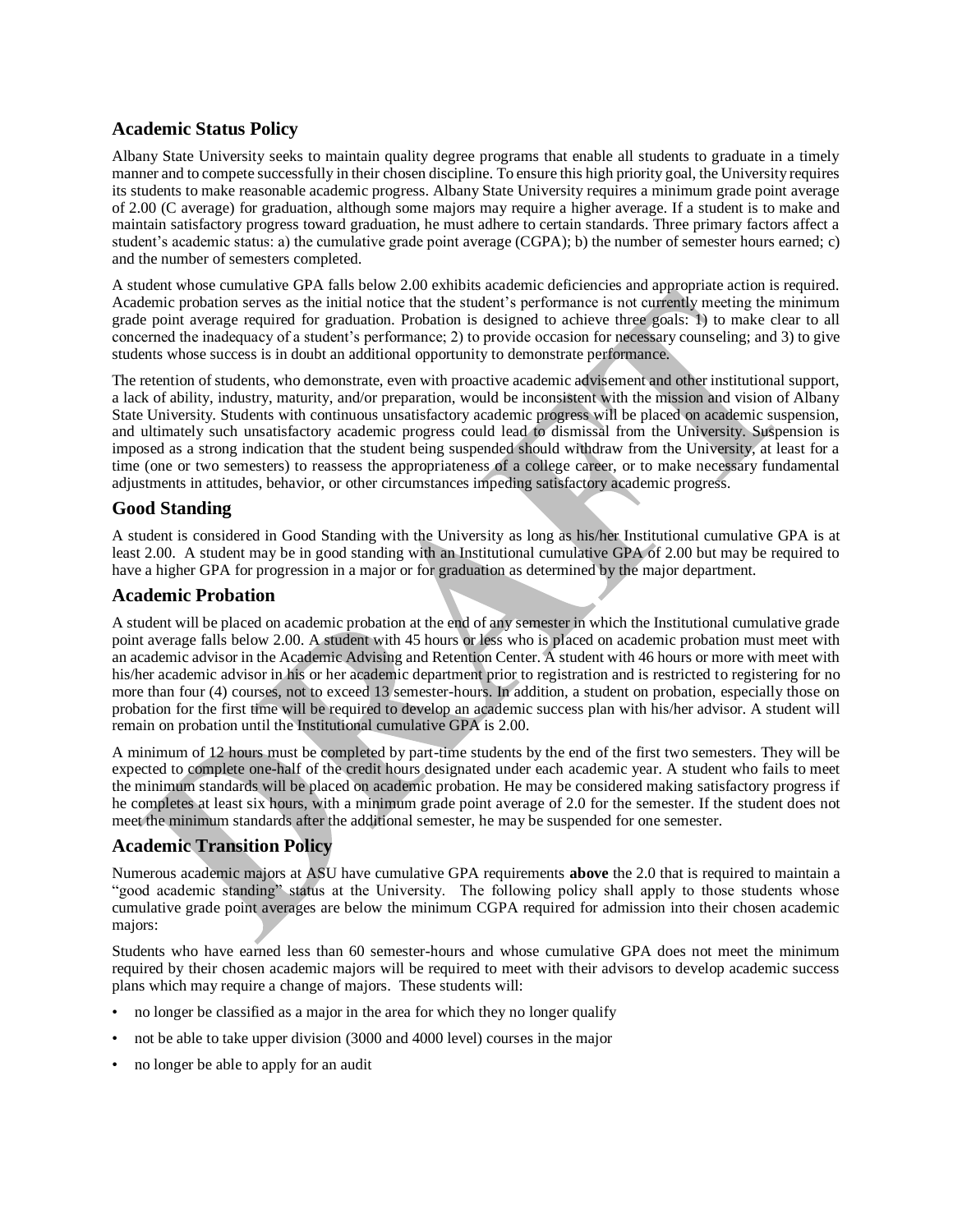The chair will evaluate the student's academic record to determine, among other things, if the possibility exists for the student to bring the cumulative GPA up to the minimum required. From this session the students will be given one of the following options:

- Probationary status (this classification comes with limitations on the courses students may take No upper-level courses!). Only students with cumulative GPA's close enough to the minimum requirement (1 or 2 tenths of a point) and who have additional core courses to take will be allowed this status.
- Requirement to change to another major. Chairs will assist the student with this process.

*The purpose of this policy is to assist the student to either achieve acceptance into his or her preferred major or to help the student transfer out into a more suitable major. Students cannot be left in transition indefinitely.*

### **Academic Suspension**

A student while on academic **probation** will be **suspended** if the Institutional cumulative GPA falls below the minimum required GPA specified in the Stages of Progress Table below. A first suspension will be for one (1) semester. A second suspension will be for one (1) year. A third suspension will be for five 5 years. **Decisions on academic suspension are final and not subject to appeal**.

#### **Stages of Progress with Minimum GPA Required**

A student's academic progress is determined by the cumulative GPA earned from the semester hours attempted at Albany State University. Transfer credits are not included in computing grade-point averages. For the purpose of assessing the student's academic progress, each student's transcript will be evaluated at the end of each Semester. Any student whose cumulative grade point average is less than 2.0 will be placed on **probation** or suspension as follows:

| <b>Semester</b> | <b>Hours</b> |                   |                                                          |
|-----------------|--------------|-------------------|----------------------------------------------------------|
| <b>Earned</b>   |              | <b>Cumulative</b> | <b>Academic Sanction</b>                                 |
|                 |              | <b>GPA</b>        |                                                          |
| $1 - 30$        |              | 1.50-1.99         | <b>Probation</b>                                         |
|                 |              | < 1.50            | <b>Suspension</b>                                        |
| $31 - 60$       |              | 1.75-1.99         | <b>Probation</b>                                         |
|                 |              | < 1.75            | <b>Suspension</b>                                        |
| 61-90           |              | 1.90-1.99         | <b>Probation</b>                                         |
|                 |              | < 1.90            | <b>Suspension</b>                                        |
|                 |              |                   | Probation (with Semester GPA $>= 2.0$ ) Suspension (with |
| > 90            |              | <1.99<1.99        | Semester GPA< 2.0)                                       |
|                 |              |                   |                                                          |

### **Exception:**

Students who are re-admitted conditionally with a GPA below 2.0 will be allowed to continue their matriculation as long as their **semester** GPA is 2.0 or higher. If the student's **semester** GPA falls below 2.0 after being re-admitted conditionally, they will be suspended again without appeal.

## **Academic Dismissal**

For a student whose cumulative GPA falls below the minimum required GPA specified in the table above and who has previously had two academic suspensions, the third suspension will result in the student being academically dismissed from the University for a minimum period of five 5 years.

## **Transient Status**

Students enrolled in the University as candidates for degrees should not take courses at other colleges without first obtaining written permission from departmental chairpersons and approval of the Provost and Vice-President for Academic Affairs. Graduating seniors will not be permitted to take courses at another institution as transient students during the semester in which they are to graduate. The University reserves the right to refuse transient credit when this procedure has not been followed. In no cases will a student be permitted to take a course, through correspondence or as a transient, if he/she has failed the course or received a deficient grade while in residence at the University. A maximum of 30 credit hours on a semester system of correspondence and/or transient courses will be accepted toward the requirements for any degree.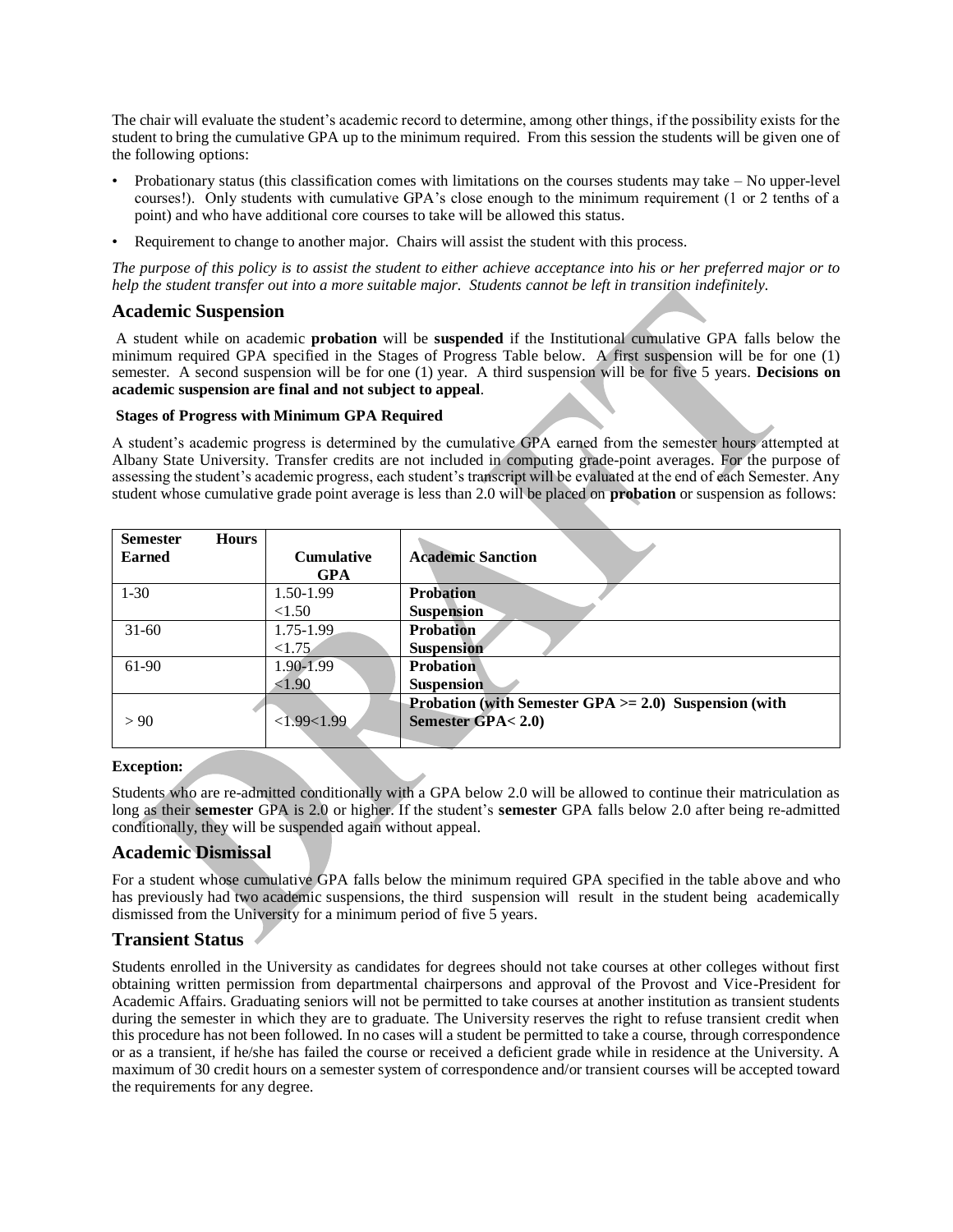# **Right of Appeal**

Decisions on academic suspension are final and not subject to appeal.

## **Readmission After Suspension Policy**

Students who previously attended ASU and have not been in attendance for a semester or more are required to file an application for readmission in the Office of Enrollment Services by the deadline dates listed on the calendar for admission. Students must re-enter the same academic department in which they were last enrolled. If a **change of major** is desired or required, the student must remain in the department of the initial major until the change of major is approved.

If readmitted after suspension, the student will be admitted provisionally, will be on academic probation, and must attain and continue to maintain the minimum required cumulative GPA. A student may be required to enroll in specific courses, limit the number of hours that can be taken and/or participate in structural academic support programs.

The student must first consult with an academic advisor or department chair, in collaboration with the Academic Advisement and Retention Center, to develop a concrete plan for academic success. A completed readmission form along with the approved academic success plan signed by the student and the advisor or Chair must be submitted to the Office of Enrollment Services by the established university deadline prior to registration for the semester in which the student plans to return.

- Provisional admission will require that the student:
- achieve a minimum of 2.0 GPA in the semester enrolled and each semester thereafter until the minimum required Institutional Cumulative (overall) GPA of 2.0 is acquired. Failure to meet this requirement will result in an additional period of suspension.
- completion of the academic intervention(s) prescribed in the academic success plan provided by his/her advisor and the Academic Advisement and Retention Center.
- limit course load to a maximum of 13 hours while on probation
- The next level of suspension will result if the above conditions are not met based on hours and cumulative GPA at semester end.

# **Hardship Withdrawal**

Students may be granted hardship withdrawals when non-academic emergency situations occur which prevent them from completing their coursework (e.g., severe medical problems, traumatic events and/or circumstances beyond their control that cause them to miss numerous classes). Hardship withdrawals are not an alternative to drop classes after the mid-point, to remove unwanted grades, or attempt to prevent expected academic/financial aid actions (warning, probation, exclusion, etc.). The hardship withdrawal should be requested prior to the end of the semester in which the hardship occurred. Hardship withdrawals are subject to the following restrictions:

- Hardship withdrawals can only be requested after the official withdrawal/drop period (after midterms) and until the last class day of the course. A student wanting to withdraw before mid-term must follow the regular withdrawal procedure.
- As a general rule, students are not eligible for hardship withdrawals in courses in which they have completed the course requirements (e.g., sat for the final exam or submitted the final project/paper/portfolio).
- Only in exceptional cases, fully supported by documentation, will a hardship withdrawal be permitted within a thirty (30) calendar day period after grades have been submitted. NO requests for hardship withdrawals will be considered after thirty (30) calendar days following the submission of final grades.
- Requests for hardship withdrawal must apply to all courses taken during the semester in question.

Students withdrawing from classes should be aware that a reduction in their course load may negatively impact other aspects of their academic life. Students considering withdrawals should contact these offices to discuss any potential impact:

- Student Financial Aid (Financial Aid/229-430-4650)
- Athletic Eligibility (229-430-4754)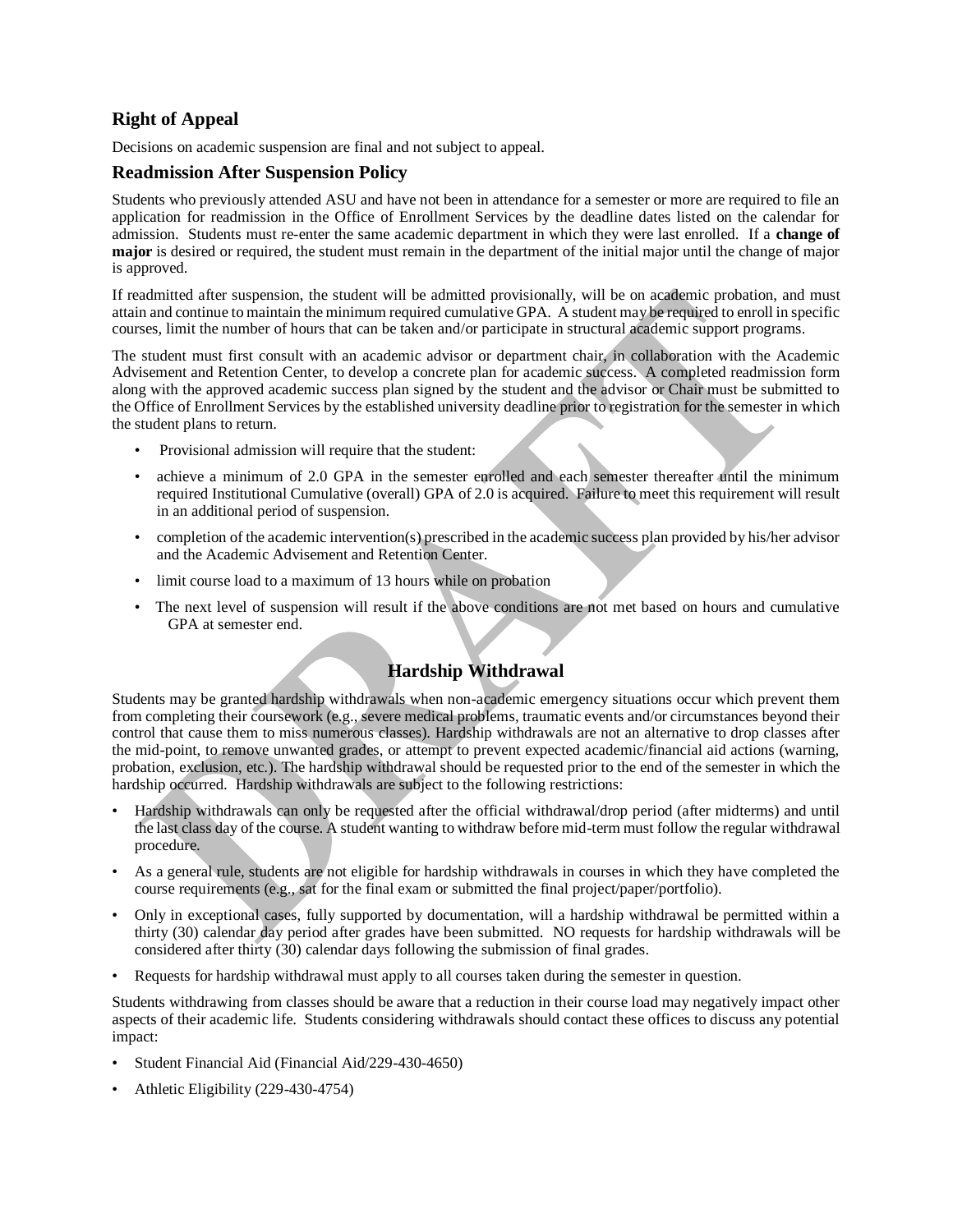- Health insurance (contact your personal health care provider)
- University housing (Housing & Residence Life/229-430-4741)
- Use of University resources and access to University facilities (Student Activities/229-903-3606)
- Immigration status for International students/F-1 Visa (International Student Advisor/229-420-1035)
- Veterans Educational Benefits (Academic Services and Registrar's Office/229-430-4639)

# **Hardship Withdrawal Process**

All hardship withdrawal requests are submitted to the ASU Registrar's Office. It is the responsibility of the student to initiate and follow through with all steps in the withdrawal procedure. Incomplete applications will not be considered. Students should use the following checklist to ensure that their application is complete:

#### *Checklist for Hardship Withdrawal Application:*

Application for Hardship Status

Personal Statement of Hardship

#### Official Supporting Documentation

The ASU Registrar is not authorized to grant exceptions to the policy. The review panel will consist of no more than five members, including the Registrar, who shall serve as the Chair, and who shall appoint a Dean, a Departmental Chair, a faculty member and a staff member from Academic Affairs. When deemed appropriate, the review panel may invite campus professionals who are qualified to speak on the issues for which the withdrawal is sought (i.e., financial, medical, etc.) to provide additional information. The Hardship Withdrawal Review Panel will maintain strict confidentiality regarding the hardship request. A unanimous decision by the panel is needed to grant a hardship withdrawal. Denial of the hardship withdrawal by the review panel is subject to review by the Provost, and ultimately the University President.

### *Personal Statement of Hardship:*

In addition to completing a hardship withdrawal form, the student must prepare a typed personal statement of hardship that is signed and dated by the student. The statement of hardship is a narrative, in the student's personal voice, to explain and convey the non-academic emergency to the ASU Registrar's Office. It is essential that accurate details are given about the circumstances surrounding the hardship, including date(s) of the emergency, and an account of how the situation specifically prevented the completion of the coursework.

In addition, official documentation must be provided that supports and is consistent with the statement of hardship.

### *Hardship Withdrawal Documentation Requirements:*

### *Medical (e.g., physical or psychological emergencies):*

Type-written correspondence on office letterhead from a physician, psychologist, psychiatrist, or any licensed healthcare professional should be submitted as part of your documentation. The letter should include the dates during which medical/therapeutic care was provided, a statement of how the illness/condition interfered with the completion of the coursework, and the name/title/phone number of the office representative who can verify the authenticity of the letter. Notes on prescription pads, appointment slips, and/or medical consultation forms are not acceptable in lieu of a doctor's letter.

#### *Personal (e.g., death in the family, family crisis, etc.):*

All family emergencies require official and/or notarized forms, documents, or correspondence from a state agency, governmental entity, or reputable business. A family crisis must be one caused by a catastrophic event, i.e., natural disaster, etc. Death of an immediate family member (parent, sibling, spouse, child and/or legal guardian) requires a death certificate and/or obituary with the name/date of the publication and documentation of the relationship between the student and the deceased.